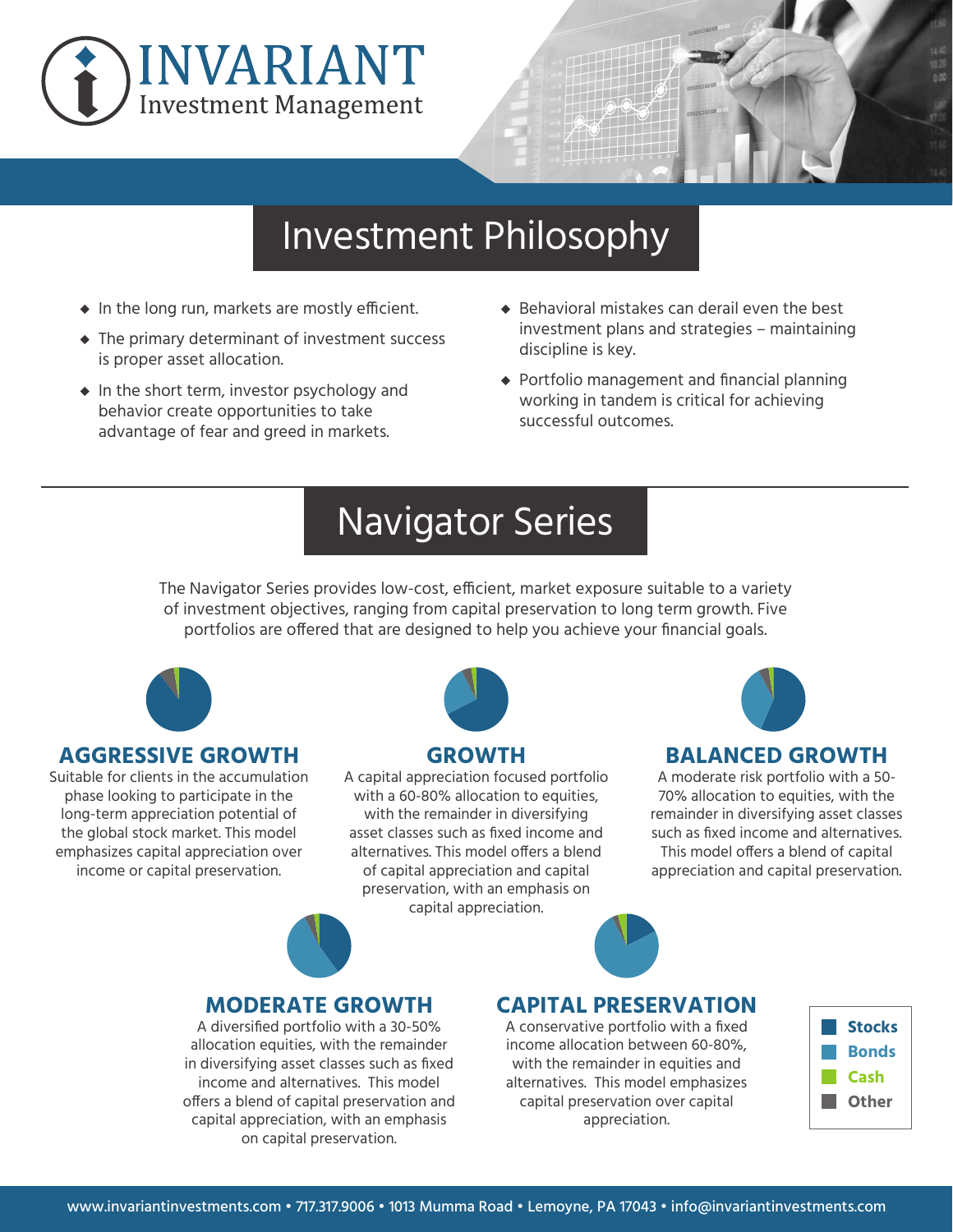# Income Series

The Income Series is catered toward clients who are looking for a low-risk, higher-yielding alternative to high-cost annuities and CDs.



#### **STRATEGIC INCOME**

A conservative portfolio focused on capital preservation and income.



### **ENHANCED INCOME**

A conservative portfolio focused on capital preservation and income, while also seeking modest growth.

# Advantage Series

The Advantage Series provides high-conviction, actively managed portfolios that seek to leverage in-house research to proactively manage risk and enhance long-term returns. These portfolios have wider asset allocation constraints than the Navigator Series and returns will deviate from their benchmark to a greater degree.



#### **ADVANTAGE GROWTH**

Seeks to generate capital appreciation with a 60-80% allocation to equities. This model leverages in-house macroeconomic and quantitative research, taking concentrated positions in sectors and geographies in pursuit of superior risk-adjusted returns.



#### **PROFITABILITY ALPHA**

A large market capitalization, U.S. equity strategy that aims to own companies that are more profitable than their peers. The initial screening process filters for a combination of profitability, growth, and low short interest. The names generated by the screen are then given a blended value and quality score using various ratios. The strategy aims to own the top 20 names, rebalanced semi-annually.



#### **ABSOLUTE RETURN**

Seeks to generate returns above inflation with a conservative risk profile. This model leverages in-house macroeconomic and quantitative research, actively allocating capital across multiple asset classes to generate returns throughout a full business cycle.



#### **QUALITY DIVIDEND**

A large market capitalization, U.S. equity, dividendfocused strategy. The initial screening process filters for a combination of yield, quality, low beta, and low short interest. The names generated by the screen are then given a blended value score using different valuations ratios. The strategy aims to own the top 20 names, rebalanced annually.